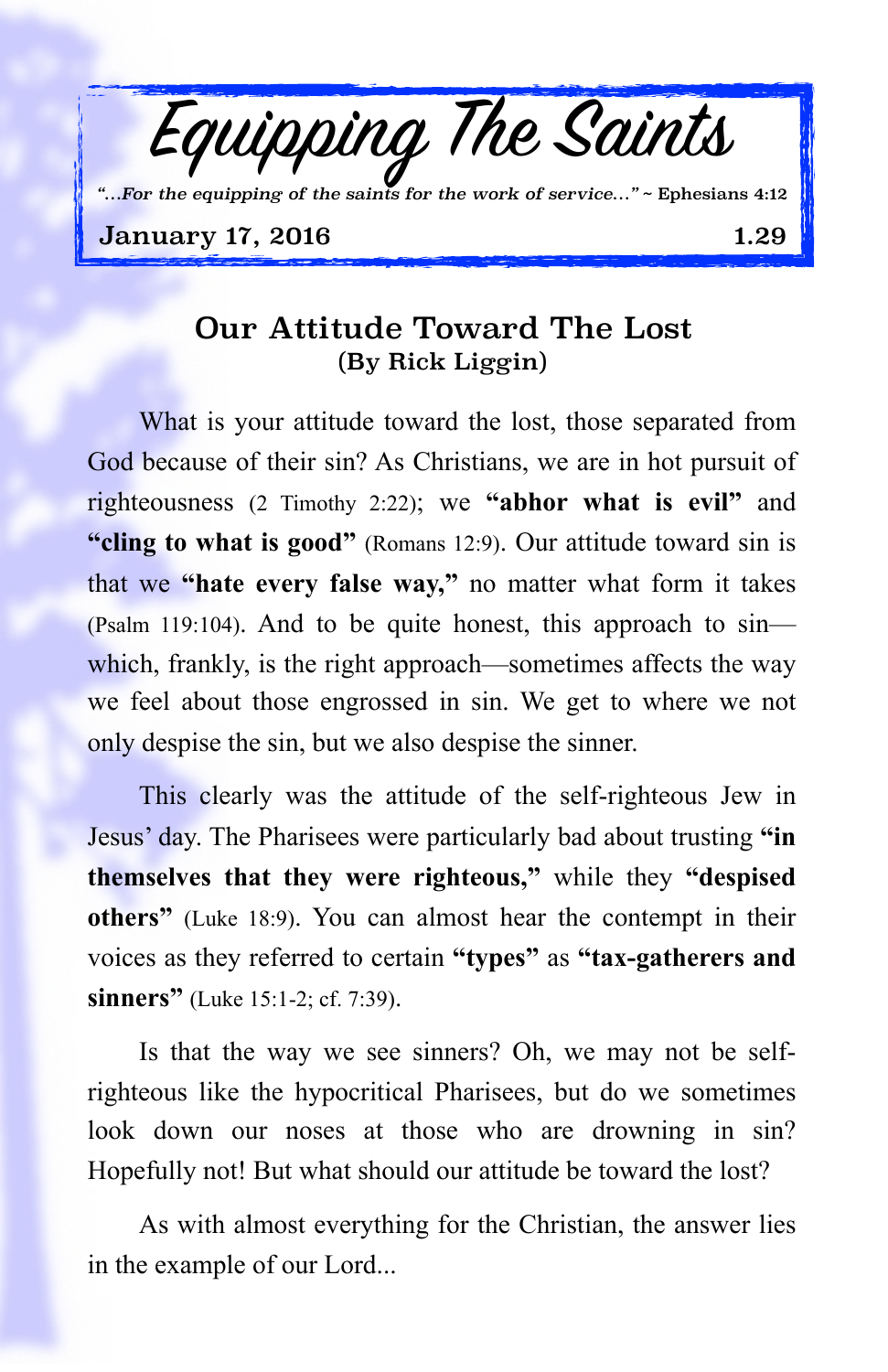I am so amazed at the attitude Jesus manifested toward those who were lost. On at least two different occasions, Jesus looked out over a multitude of lost people and yet He did not see them as rebellious, vile sinners, deserving of eternal damnation. That certainly may have been what they really were, but that definitely is not the way Jesus saw them! Instead, the text says that, **"He felt compassion for them, because they were distressed and downcast like sheep without a shepherd"** (Matthew 9:36; cf. Mark 6:34). He saw them, not as despicable sinners who were getting their *"just deserts,"* but as people weighed down with the heavy burden of sin; as folks who were beat up and scared; as frightened sheep without direction, lost, hopelessly lost.

Now that's the way you and I ought to see sinners! We ought to feel compassion for them and be sympathetic toward their condition because, after all, we too are sinners! Forgiven, yes, but sinners, none-the-less. And that compassion ought to move us to respond to them in exactly the same way Jesus did. He didn't back away from them in disgust or turn from them apathetically. Instead, **"He began to teach them many things"** (Mark 6:34).

Man, how impressive is that! No scolding! No saying, *"I told you so!"* No beating them down further when they were already as low as it gets. Just giving them what they needed to lift them up out of their distress and out of their lost and undone condition. Folks, when you and I begin to see sinners the way Jesus did, maybe then we too will begin to teach. Maybe then, we too will hunger for lost souls and make diligent efforts to spread the message of salvation.

It is for this very reason that you and I need to adopt the same attitude that Jesus had toward sinners—not just because it's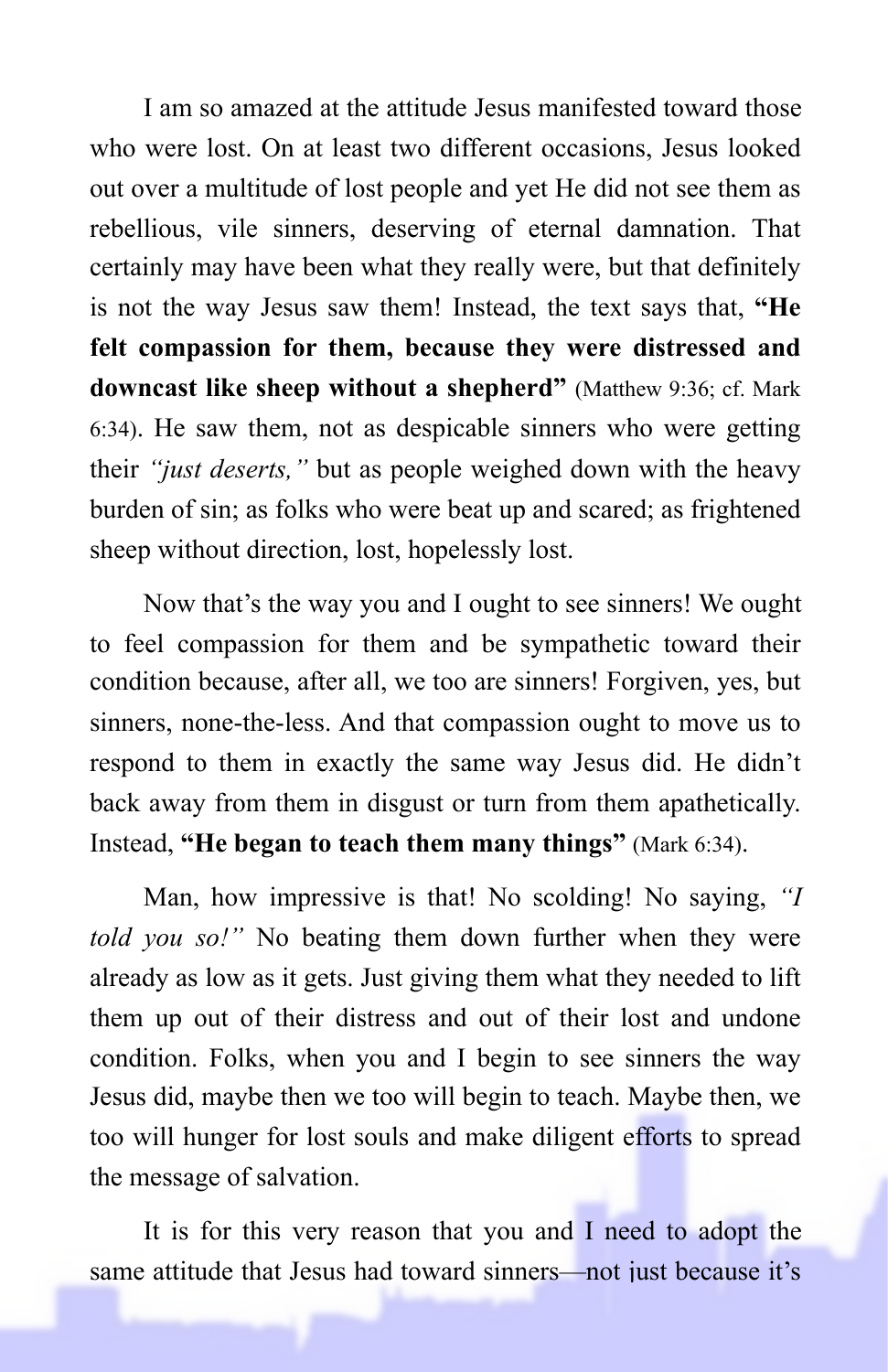the right way to think—but also because it is the attitude that will help motivate us to greater evangelistic efforts (Matthew 28:18-20). And after all, isn't that why Jesus came to earth in the first place —**"to seek and to save that which was lost"** (cf. Luke 19:10)? You know it is! And thank God He did, for without that attitude, without His kind compassion and loving care we would *all* still be lost, hopelessly lost!

*[Originally published at thinkonthesethings.com]*

## 9 Ways To Be Evangelistic Without Being The Teacher (By Berry Kercheville)

**3. Can You Be a Co-Learner?** Jesus said, **"Pray earnestly to the Lord of the harvest to send out laborers into his harvest."** The Hebrew writer rebuked the Jewish Christians with the words, **"For by this time you ought to be teachers…"** Most Christians have never taught or even been in a position to observe a non-Christian being taught. The easiest way to learn to share the gospel is to observe an experienced teacher. When I look back to my youth and compare it to our present generation, I am surprised that at age 23 I knew how to develop a series of lessons to share with an unbeliever. The reason I was prepared resulted from the equipping done by our local preacher, watching my parents share the gospel, and sitting in on home Bible studies with neighbors. Christians today have typically not observed personal studies nor been taught how to effectively discuss the scriptures with a friend. There is a great need for members who will watch, learn, and take part in spreading the gospel. Jesus prayed for it.